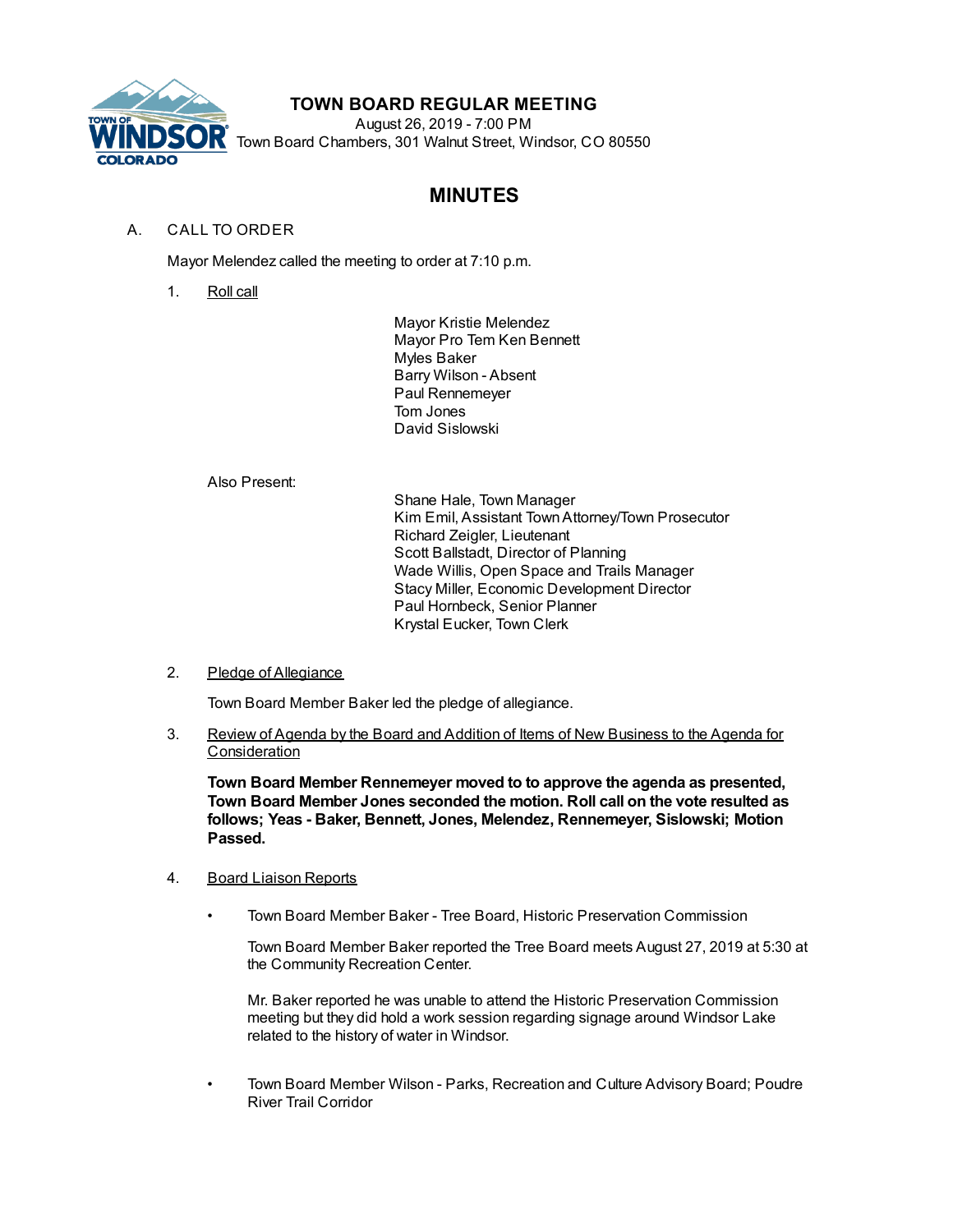Town Board Member Wilson - absent; no report.

• Mayor Pro Tem Bennett - Water and Sewer Board

Mayor Pro Tem Bennett had no update.

• Town Board Member Rennemeyer - Chamber of Commerce

Town Board Member Rennemeyer reported the Chamber will have a strategic planning meeting on September 9, 2019. The Annual Golf Tournament will be held on September 23, 2019 at Highland Meadows Golf Course and sponsors are still being gathered for that event.

• Town Board Member Jones - Windsor Housing Authority; Great Western Trail Authority

Town Board Member Jones reported the Great Western Trail Authority has contacted Omnitrax regarding a property line dispute. A court decision will need to be made to verify the property lines before construction can commence.

Dr. Jones reported the Housing Authority continues to review the planning process for the Golden Meadows Senior Housing. Dr Jones asked if a discussion could take place at a work session regarding how Windsor stands with the Housing Authority.

• Town Board Member Sislowski - Clearview Library Board; Planning Commission

Town Board Member Sislowski reported the Library will be meeting onAugust 29, 2019 although they did have a special meeting onAugust 15, 2019 for a financial audit report.

Mr. Sislowski reported the Planning Commission met and the items from that meeting are on this evening's agenda.

• Mayor Melendez - Downtown Development Authority; North Front Range/MPO

Mayor Melendez reported the next MPO Meeting is scheduled for September 5, 2019.

Ms. Melendez reported the DDA took a tour of The Mill and the opening is estimated to be mid-October which will include the Windsor Mill Tavern and Cacciatore. The DDA also discussed the backlots; a joint special meeting between the Town Board and DDA will be September 11, 2019.

#### 5. Public Invited to be Heard

Mayor Melendez opened the meeting up for public comment.

Kathleen Benedict with the Poudre Heritage Alliance addressed the Board and invited them to attend the Emeritas Dinner which is a the second annual dinner that honors individuals that were significant in creating the Heritage Area.

#### B. CONSENT CALENDAR

- 1. Minutes of the August 12, 2019 Regular Town Board Meeting
- 2. Resolution No. 2019-59 Vacating a Portion of Utility Easement- Highland Meadows Golf Course Subdivision 7th Filing Lot 18 Block 1 - J. Christensen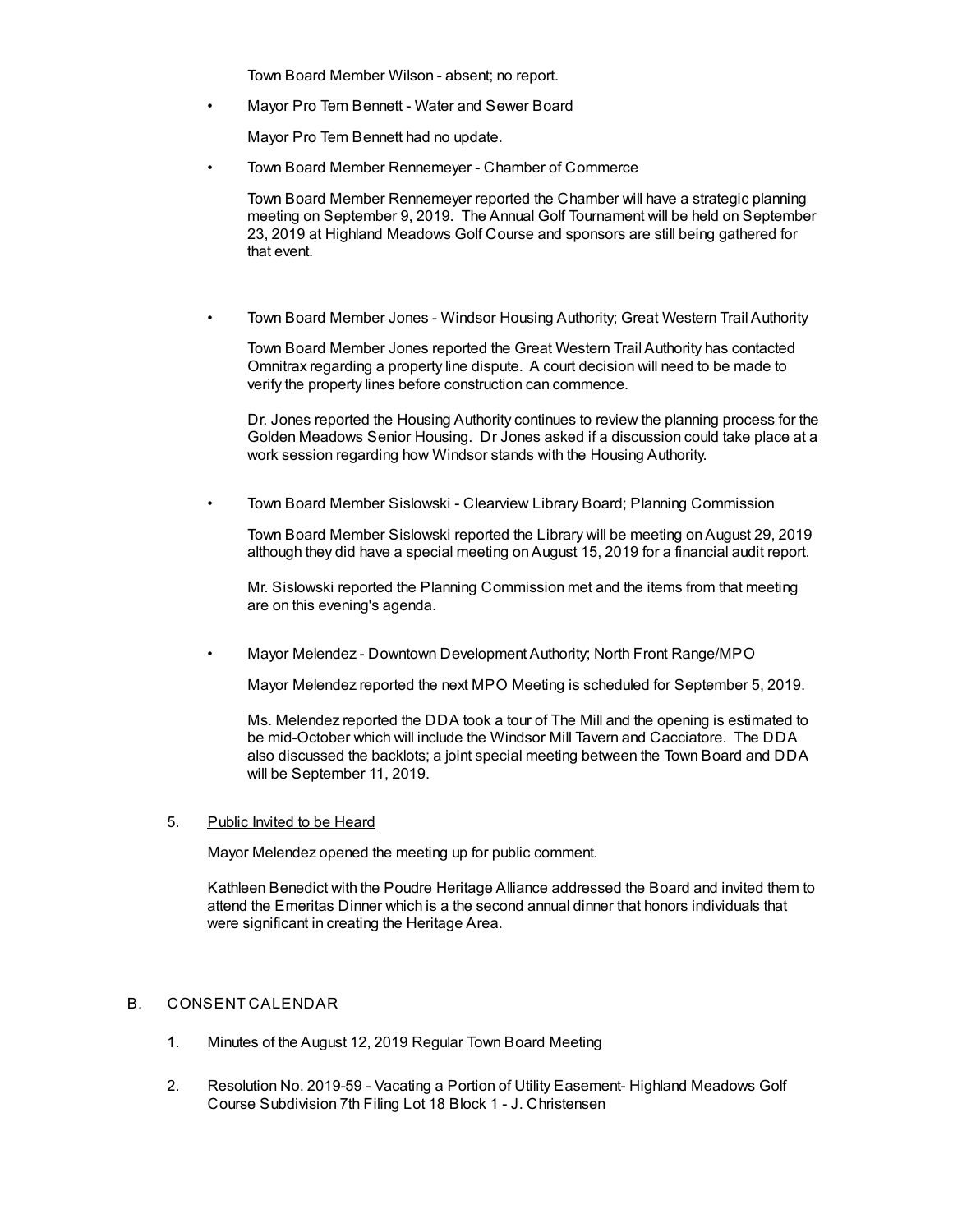3. Resolution No. 2019-62 A ResolutionApproving and Adopting the August 26, 2019, Intergovernmental Agreement Between the Town of Windsor and the Raindance Metropolitan District No.1 With Respect to Security for Stormwater Management Measures - - KimberlyA. Emil, Assistant TownAttorney

**Town Board Member Rennemeyer moved to approve the consent calendar as presented, Town Board Member Baker seconded the motion. Roll call on the vote resulted as follows; Yeas - Baker, Bennett, Jones, Melendez, Rennemeyer, Sislowski; Motion Passed.**

#### C. BOARD ACTION

1. Public Hearing - Final Major Subdivision – Highland Meadows Golf Course 15th Filing – Jon Turner, Colorado 80 Land Holdings, LLC, owner; Jason Sherrill, Landmark Homes, LLC, applicant; Mike Walker, TB Group, applicant's representative

**Town Board Member Rennemeyer moved to open the public hearing, Mayor Pro Tem Bennett seconded the motion. Roll call on the vote resulted as follows; Yeas - Baker, Bennett, Jones, Melendez, Rennemeyer, Sislowski; Motion Passed.**

Mr. Sislowski stated, "Madam Mayor, in my capacity as the Town Board liaison for the Planning Commission I was present at the Commission meeting during which this matter was previously presented. I wish to state that my participation in the Planning Commission proceedings has in no way influenced me in my capacity as a Town Board Member this evening. I will make my decision and cast my vote this evening based solely on the evidence presented during this public hearing."

Per Mr. Hornbeck, the applicant has submitted a final major subdivision plat, known as Highland Meadows Golf Course Fifteenth Filing.

The subject subdivision encompasses approximately 16 acres and is zoned Residential Mixed Use (RMU). The associated site plan of the project proposes 100 2-story townhomes with attached two-car garages, a clubhouse, and landscape areas. Access is provided from two full access intersections with Highland Meadows Parkway and cross access to the properties to the north and south.

Plat characteristics (please see project presentation for plat):

- 100 townhome lots on 6.8 acres
- 6.4 dwelling units / acre
- 8.9 acre Tract A containing clubhouse site, streets, utility corridors, and landscaping

The applicant held a neighborhood meeting on November 13, 2018 with approximately 20 neighbors in attendance.

Notifications were completed in accordance with the municipal code.

The application is consistent with the Comprehensive Plan as well as the Strategic Plan.

At their August 21, 2019 meeting, the Planning Commission forwarded to the Town Board a recommendation of approval of the final major subdivision as presented, subject to all remaining Planning Commission and staff comments being addressed.

Staff requested the following be entered into the record:

- Application and supplemental materials
- Staff memorandum and supporting documents
- Testimony from public hearing
- Recommendation

Ms. Melendez inquired if there were concerns addressed at the neighborhood meeting.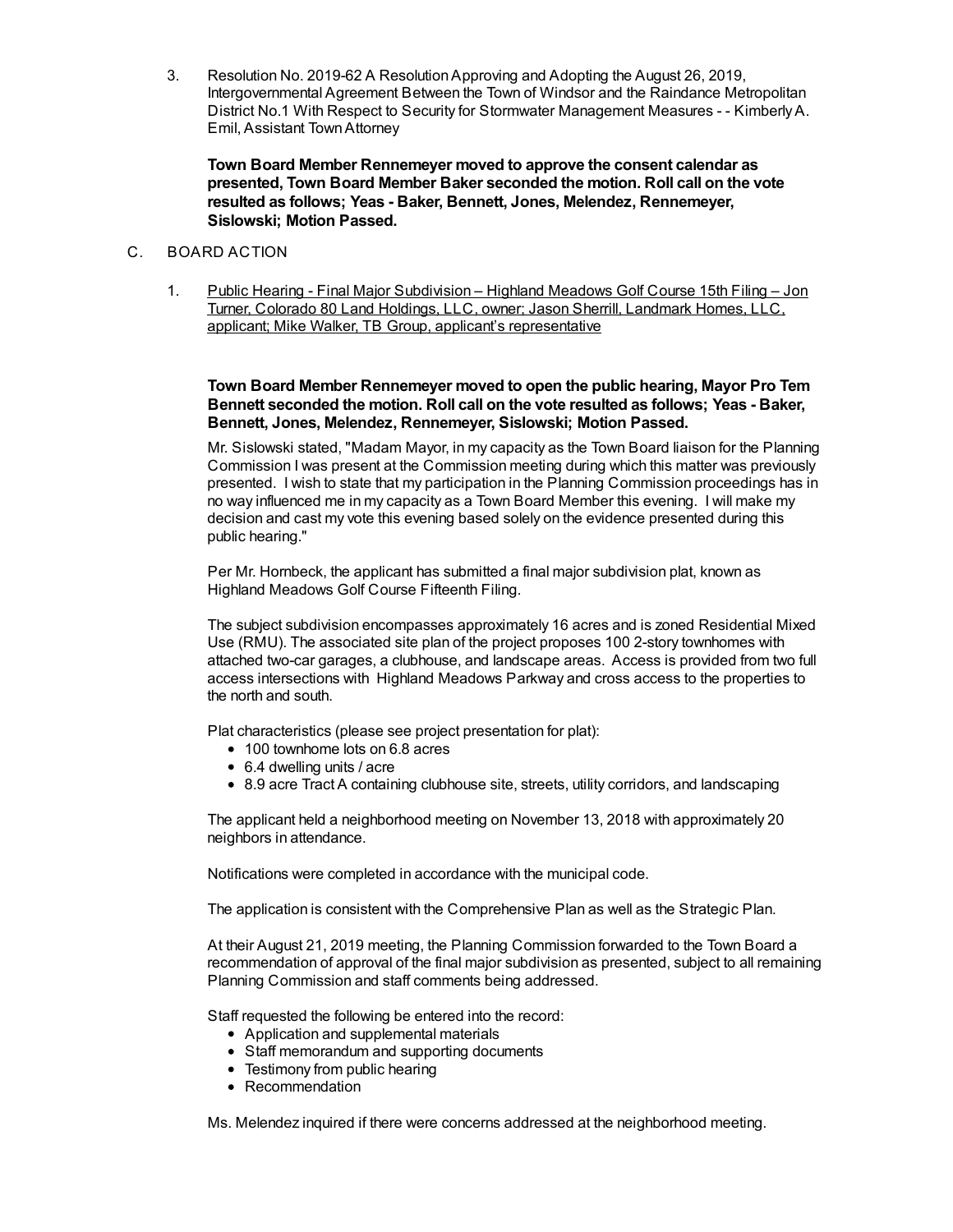Mr. Hornbeck stated a lot of the concerns were typical of multifamily development and there were concerns of traffic.

Ms. Sislowski inquired if the subdivision meets all the subdivision consideration requirements. Per Mr. Hornbeck; yes.

**Town Board Member Sislowski moved to close the public hearing, Town Board Member Jones seconded the motion. Roll call on the vote resulted as follows; Yeas - Baker, Bennett, Jones, Melendez, Rennemeyer, Sislowski; Motion Passed.**

2. Resolution 2019-60 - Final Major Subdivision – Highland Meadows Golf Course 15th Filing – Jon Turner, Colorado 80 Land Holdings, LLC, owner; Jason Sherrill, Landmark Homes, LLC, applicant; Mike Walker, TB Group, applicant's representative

Please refer to agenda item C.1 for memo and attachments.

Mr. Hornbeck had nothing further to add.

**Mayor Pro Tem Bennett moved to approve Resolution 2019-60, Town Board Member Rennemeyer seconded the motion. Roll call on the vote resulted as follows; Yeas - Baker, Bennett, Jones, Melendez, Rennemeyer, Sislowski; Motion Passed.**

3. Resolution 2019-61 - Final Site Plan – Highland Meadows Golf Course 15th Filing – Jon Turner, Colorado 80 Land Holdings, LLC, owner; Jason Sherrill, Landmark Homes, LLC, applicant; Mike Walker, TB Group, applicant's representative

Per Mr. Hornbeck, the applicant has submitted a final site plan for development planned for the Highland Meadows Golf Course Fifteenth Filing. The subject site plan encompasses approximately 16 acres and is zoned Residential Mixed Use (RMU). The site plan proposes 100 2-story townhomes with attached two-car garages, a clubhouse, and landscaped areas. Access is provided from two full access intersections with Highland Meadows Parkway and cross access to the properties to the north and south.

Overall site plan development characteristics (please see project presentation for site plan):

- 100 townhome lots on 6.8 acre
	- 25 four-unit buildings
	- 6,730 sf footprint for each building
	- Small private front yard per unit
	- Building height: varied roof line; tallest point approximately 30'
- 8.9 acre Tract A
	- Clubhouse (2,347 sf)
	- o Internal streets / access
	- Utility corridors
	- Landscaping
- 6.38 dwelling units / acre
- $\bullet$  4 parking spaces per unit (2 garage, 2 driveway) 400 total
- Plus 62 guest parking spaces throughout development including clubhouse parking lot (17 stalls)
- Building materials: stucco, stone veneer, and board and batten siding
- 2,347 sf clubhouse with pool and dedicated parking spaces
- **•** Building setbacks from Highland Meadows Parkway between 58 feet and 126 feet
- 15'+ landscape buffer along Highland Meadows Parkway per Highland Meadows Golf Course Development Agreements
- Trail connections through site, to clubhouse, and boardwalk

The application is consistent with the Comprehensive Plan as well as the Strategic Plan.

At their August 21, 2019 meeting, the Planning Commission forwarded a recommendation of approval to the Town Board, subject to all remaining Planning Commission and staff comments being addressed.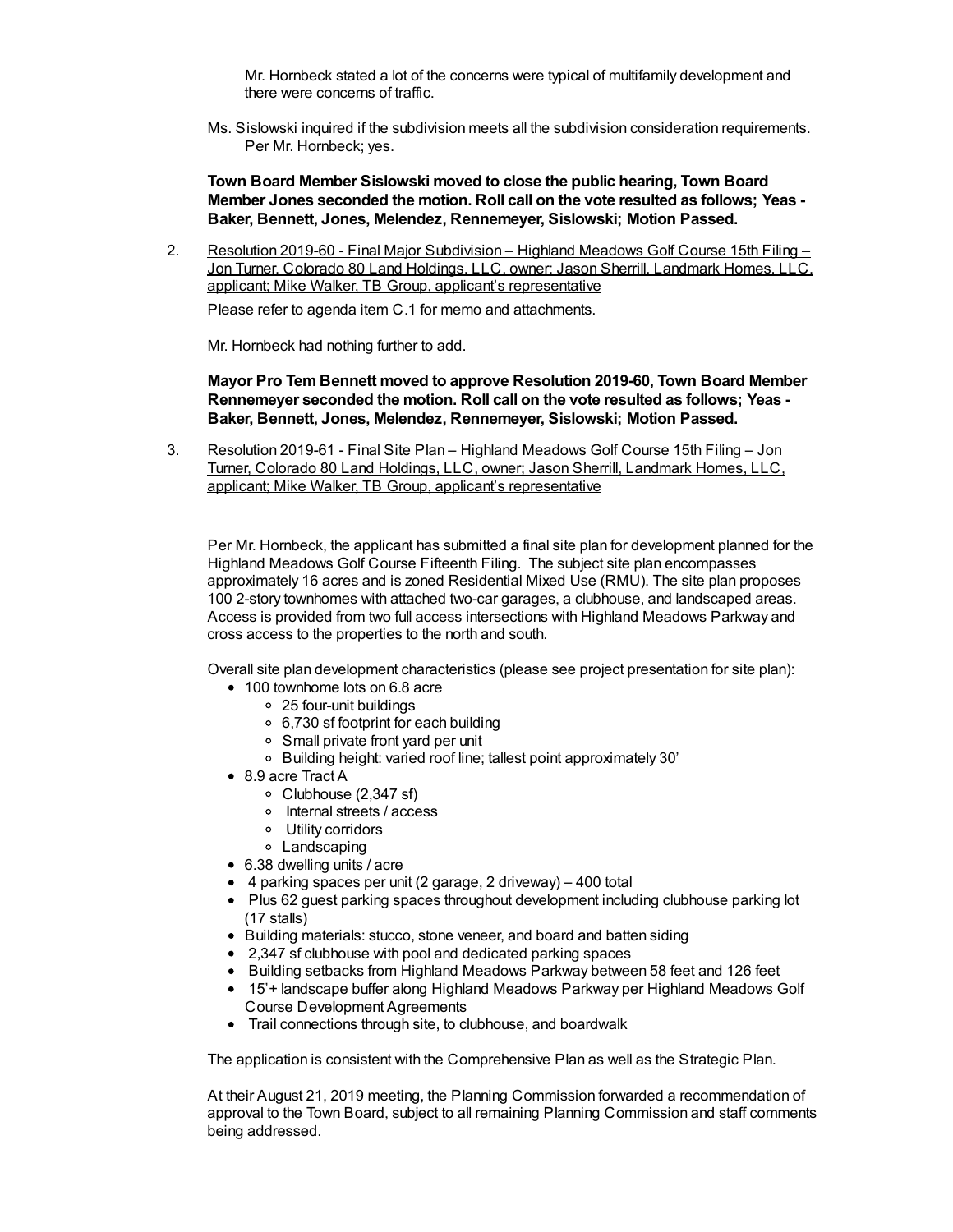Staff requests the following be entered into the record:

- Application and supplemental materials
- Staff memorandum and supporting documents
- Recommendation

Mr. Sislowski inquired as to the required setback. Mr. Hornbeck stated there is a 20 foot setback required.

Ms. Melendez inquired if there will be additional landscaping.

Mr. Hornbeck stated there will be significant landscaping along Highland Meadows that matches what is already in place.

**Town Board Member Rennemeyer moved to approve Resolution No. 2019-61, Mayor Pro Tem Bennett seconded the motion. Roll call on the vote resulted as follows; Yeas - Baker, Bennett, Jones, Melendez, Rennemeyer, Sislowski; Motion Passed.**

4. Ordinance No. 2019-1591 - An Ordinance Amending Chapter 2 of the Windsor Municipal Code With Respect to the Addition of Youth Members to CertainAdvisory Boards Serving the Town of Windsor

Per Mr. Hale, Ordinance 2019-1591 opens membership on three Town advisory boards to youth members upon appointment by the Town Board. This step is being taken in response to community and Town Board interest in bringing high school-age residents into the policy process.

The youth members on these advisory boards are in addition to existing board composition. Youth membership is limited to residents between the ages of fourteen and eighteen. Youth member terms are limited to one year (subject to re-appointment if not aged out). Youth membership is not required, and is available to qualified individuals who seek appointment and are appointed to fill the positions.

The advisory boards chosen for this effort (Tree Board, PReCAB and Water & Sewer Board) were chosen in part because they do not have quasi-judicial authority. Staff and the Town Attorney believe that quasi-judicial proceedings carry a higher level of controversy, intensity and risk that young people should not be asked to bear. These three boards are true advisory boards.

- Dr. Jones inquired if all the Board have seven members. Mr. Hale stated they have seven voting members.
- Dr. Jones inquired as to how the word will get out about the youth seats. Mr. Hale stated currently the Charter School has been very interested in integrating youth into the government process although the Town will work with the various schools in the area to promote the youth seats.

Ms. Melendez inquired if the appointments will be mandatory; meaning the Board and Commission will be able to continue business if a youth member is not appointment. Per Mr. Hale; yes.

Mr. Rennemeyer inquired if there will be an interview process. Mr. Hale believed there would be an interview process for the youth seats.

**Town Board Member Sislowski moved to approve Ordinance No. 2019-1591, Mayor Pro Tem Bennett seconded the motion. Roll call on the vote resulted as follows; Yeas - Baker, Bennett, Jones, Melendez, Rennemeyer, Sislowski; Motion Passed.**

5. Economic Development Update

Ms. Miller provided an overview of the Economic Development Update Report. The Economic